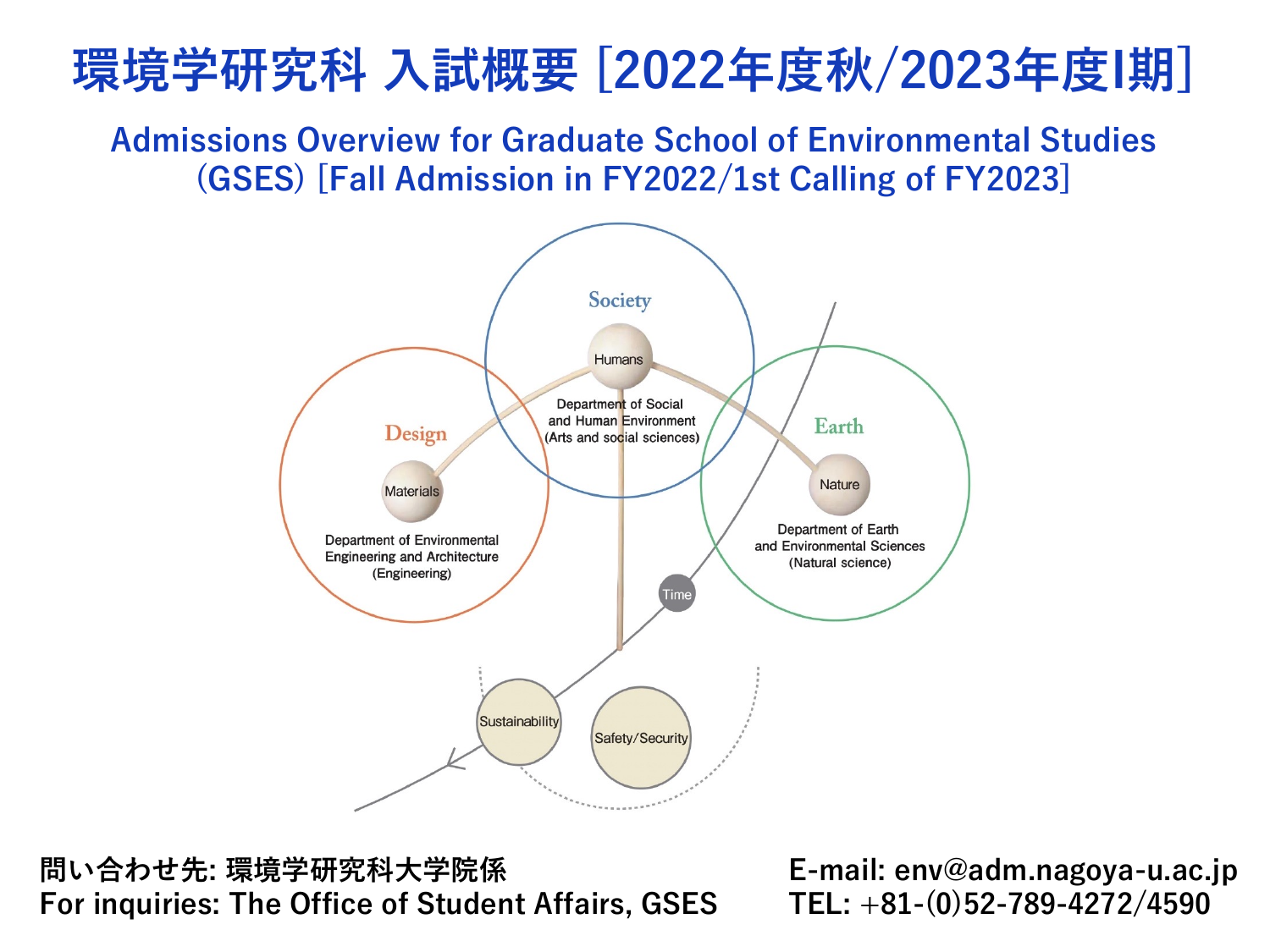**アドミッション・ポリシー (博⼠前期課程)**

#### **1. ⼊学者受⼊れの⽅針**

専門分野の深化,横断的な思考力の獲得,環境問題の解決 と新たな学問分野の開拓に強い意欲を持ち、確かな基礎学力 を持つ人を、広く日本全国および国外から受け入れます。社 会⼈も歓迎します。

#### **2. 選抜の基本⽅針**

専門分野および英語の基礎学力, 専門知識の応用力,横断 的思考力、勉学意欲などを評価する試験を行います。留学生 や社会人向けの選抜も行います。筆記試験、口述試験および 面接によって選抜を行います。筆記試験においては主に受験 生の基礎学力を評価し、口述試験においては主に学生の意欲 を評価します。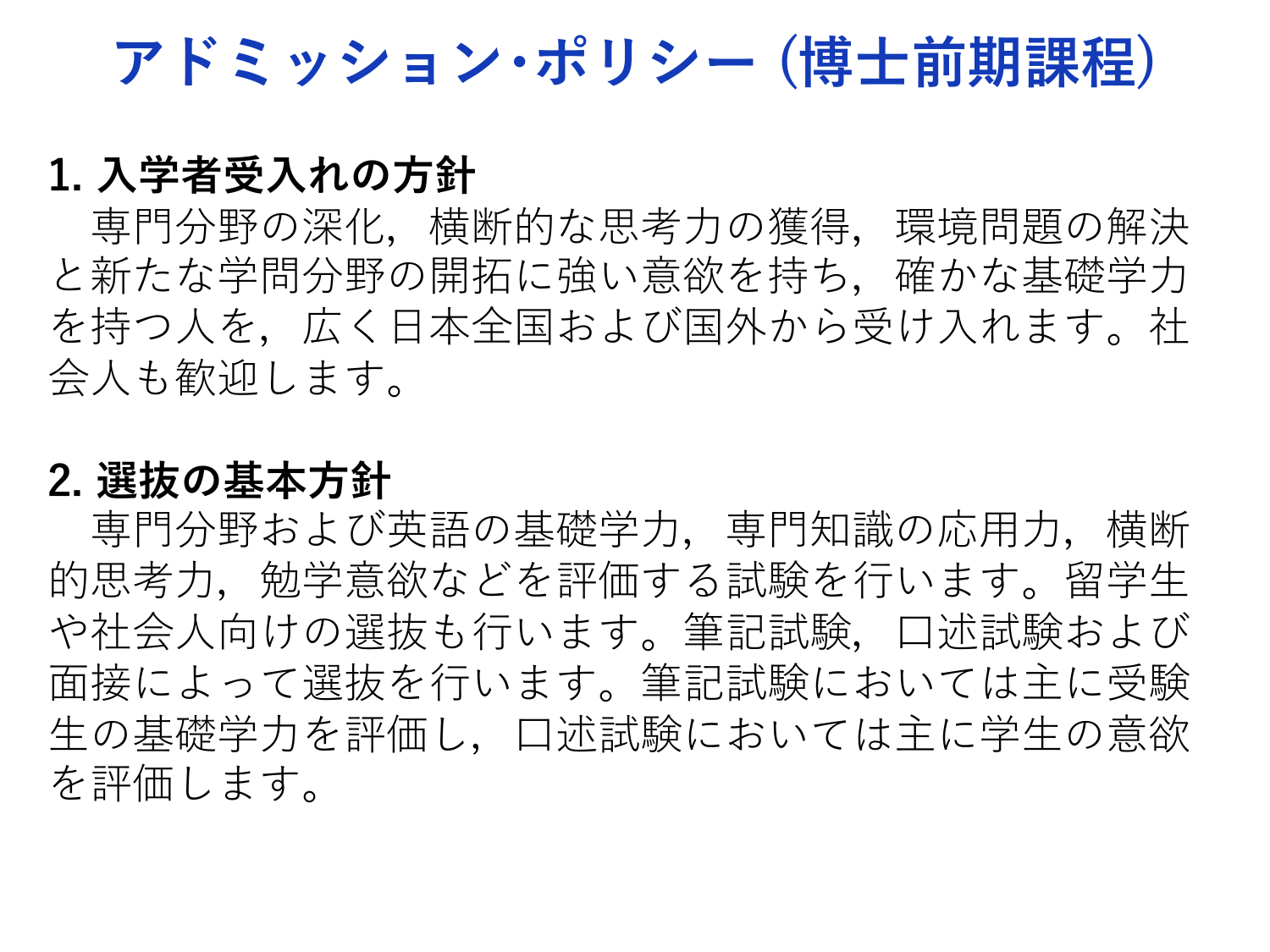**アドミッション・ポリシー (博⼠後期課程)**

#### **1. ⼊学者受⼊れの⽅針**

専門分野の高度な学力,専門知識の幅広い応用力を有し, 専門分野の深化、横断的な思考力の獲得、環境問題の解決と 新たな学問分野の開拓に強い意欲を持ち,研究者やリーダを めざすために十分な研鑽を積んだ人を、広く日本全国および 国外から受け入れます。社会人も歓迎します。

#### **2. 選抜の基本⽅針**

研究者や社会で活躍するリーダをめざすために必要な専門 分野および英語の学力、専門知識の応用力、横断的思考力, 勉学意欲などを評価する試験を⾏います。留学⽣や社会⼈向 けの選抜も行います。筆記試験,口述試験および面接によっ て選抜を⾏います。筆記試験においては研究者や社会で活躍 するリーダをめざすための学力を、口述試験においては十分 な研鑽実績と意欲を評価します。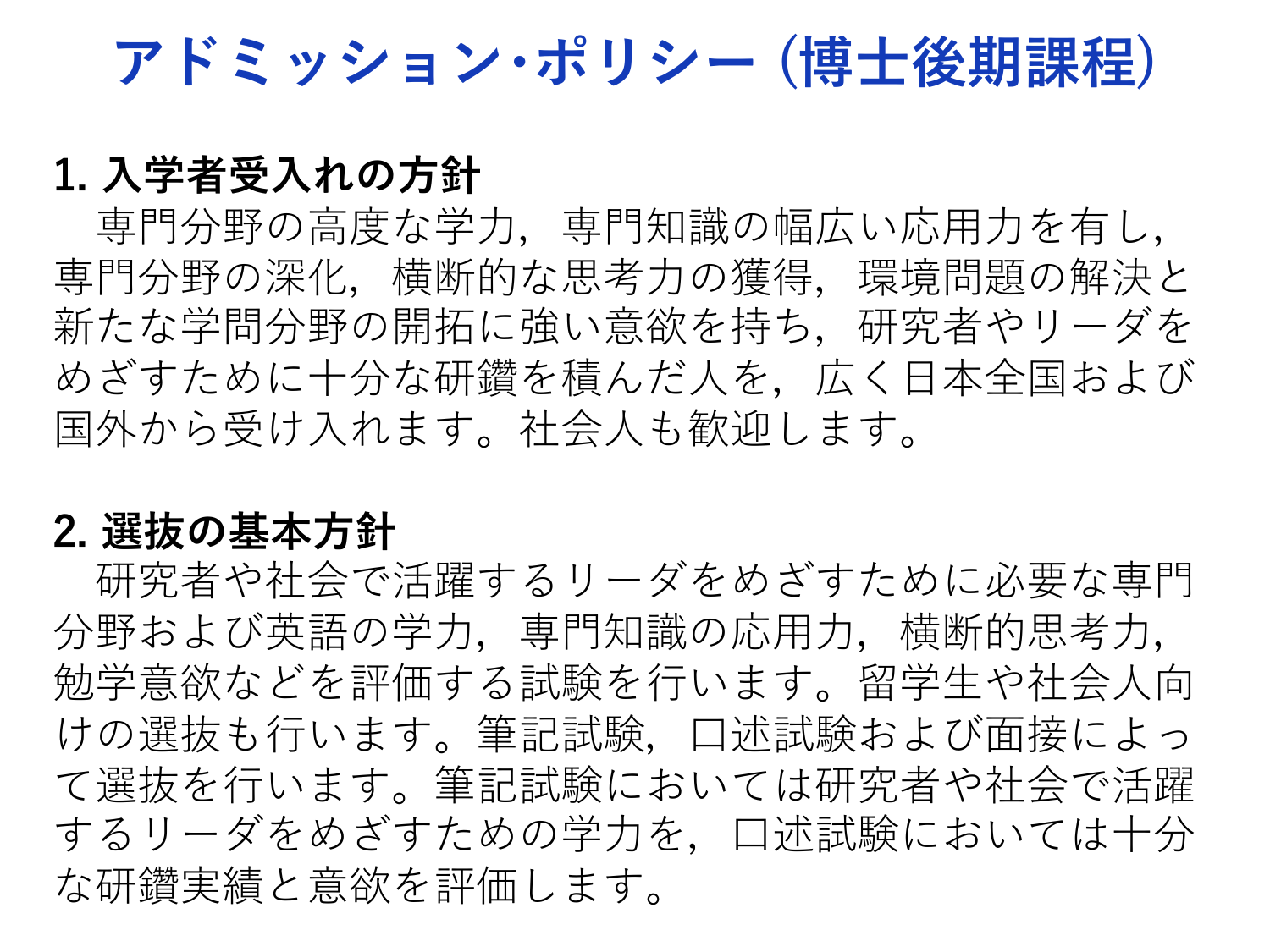# **Policies for Selecting and Admitting Students (Master's Degree Program)**

#### **1. Admissions Policy**

We accept applications from a wide range of candidates from across Japan and overseas who possess solid foundational academic abilities and have a strong desire to deepen their knowledge of specialized fields, learn how to think in an interdisciplinary manner, solve environmental problems, and pioneer new fields of academic enquiry. We also welcome applications from working adults.

### **2. Selection Policy**

We conduct examinations to assess an applicant's foundational academic ability in specialized fields and English, their ability to apply specialized knowledge, their ability to think in an interdisciplinary manner, and their motivation to study. We also have a selection process for international students and working adults. Selections entail a written test, oral test, and interview. The written test mainly assesses the foundational academic ability of the examinees, and the oral test is conducted to evaluate the motivation of applicants.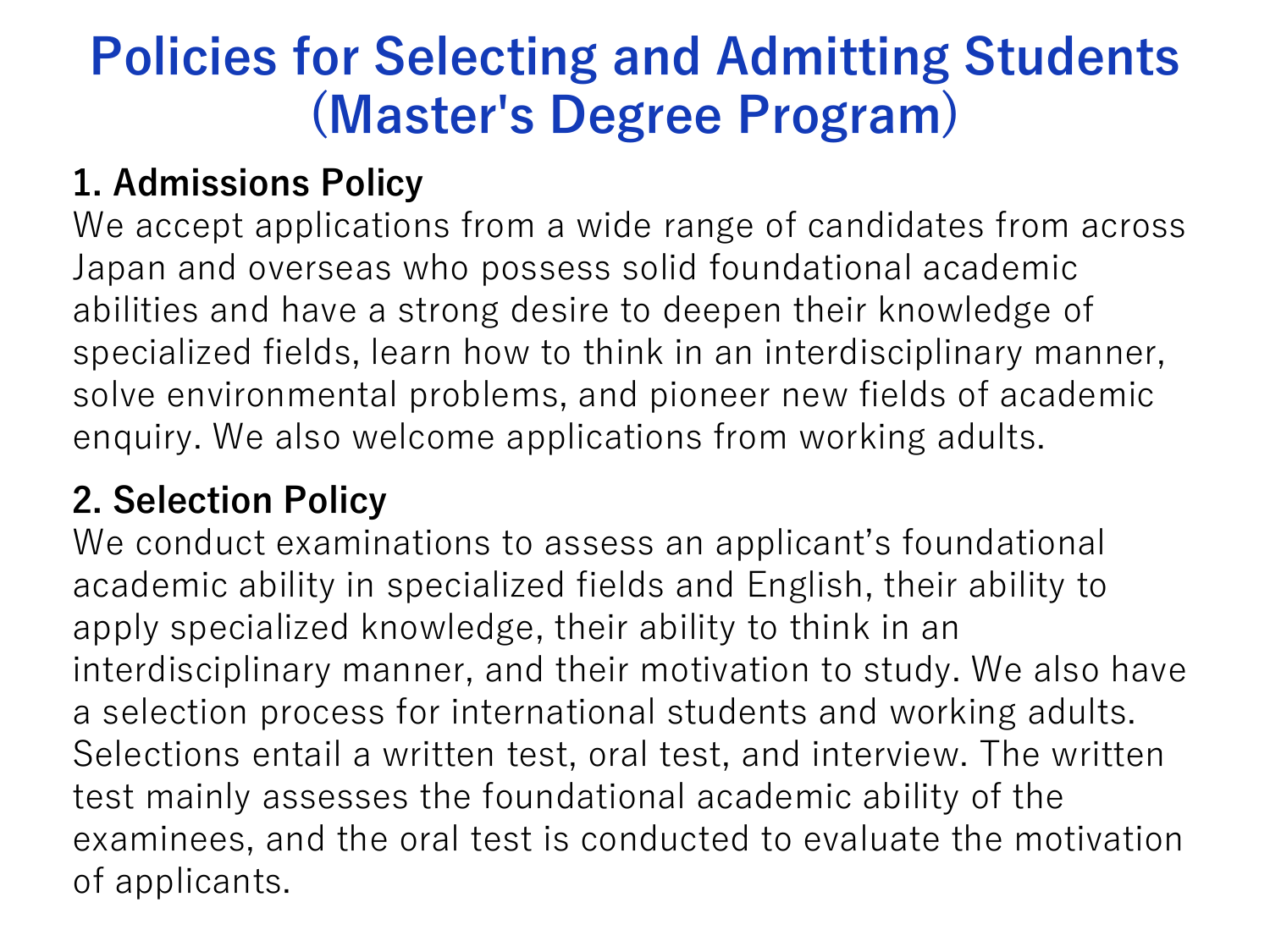# **Policies for Selecting and Admitting Students (Doctoral Degree Program)**

## **1. Admissions Policy**

We accept applications from a wide range of people from across Japan and overseas who have advanced academic skills in their specialized fields and a wide-ranging ability to apply their specialized knowledge, and who have built a strong academic foundation with the intention of becoming researchers and leaders and who are highly motivated to deepen their knowledge of specialized fields, learn to think in an interdisciplinary manner, solve environmental problems, and pioneer new fields of academic enquiry. We also welcome applications from working adults.

#### **2. Selection Policy**

We conduct examinations to assess whether applicants possess the necessary qualities to become researchers or leaders active within wider society. We assess an applicant's academic ability in specialized fields and English, their ability to apply specialized knowledge, their ability to think in an interdisciplinary manner, and their motivation to study. We also have a selection process for international students and working adults. Selections entail a written test, an oral test, and an interview. The written test is used to assess whether applicants have the necessary academic ability to become researchers or leaders active within wider society, and the oral test is conducted to evaluate whether the applicant has built up a sufficiently strong academic grounding.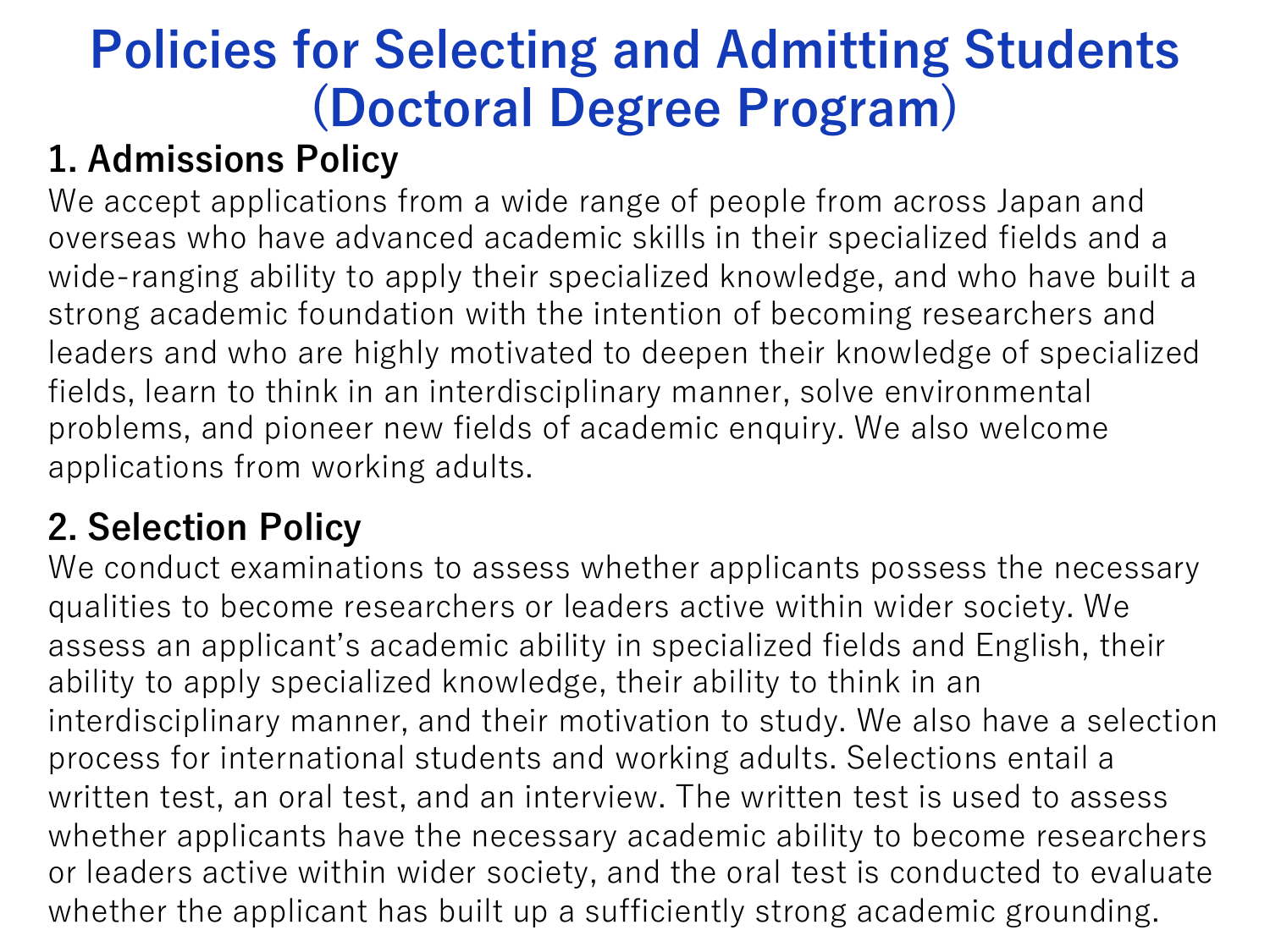# **環境学研究科 募集⼈員 The number to be admitted at GSES**

|                                                                                        |                       | 募集人員<br>The no. to be<br>admitted | 留学生特別選抜<br>(募集人員に含む)<br><b>Special application</b><br>for international<br>students | 社会人特別選抜<br>(募集人員に含む)<br><b>Special application</b><br>for working people |
|----------------------------------------------------------------------------------------|-----------------------|-----------------------------------|-------------------------------------------------------------------------------------|--------------------------------------------------------------------------|
| 地球環境科学専攻<br>Dept. of Earth and<br><b>Environmental</b><br><b>Sciences</b>              | 前期課程<br><b>Master</b> | 53                                | 5                                                                                   | 若干名<br><b>A few Students</b>                                             |
|                                                                                        | 後期課程<br><b>Doctor</b> | 24                                | 5                                                                                   | 若干名<br><b>A few Students</b>                                             |
| 都市環境科学専攻<br>Dept. of<br><b>Environmental</b><br><b>Engineering and</b><br>Architecture | 前期課程<br><b>Master</b> | 47                                | 5                                                                                   | 若干名<br><b>A few Students</b>                                             |
|                                                                                        | 後期課程<br><b>Doctor</b> | 21                                | 5                                                                                   | 若干名<br><b>A few Students</b>                                             |
| 社会環境学専攻<br>Dept. of Social and<br>Human<br><b>Environment</b>                          | 前期課程<br><b>Master</b> | 27                                | 5                                                                                   | 若干名<br><b>A few Students</b>                                             |
|                                                                                        | 後期課程<br><b>Doctor</b> | 13                                | 5                                                                                   | 若干名<br><b>A few Students</b>                                             |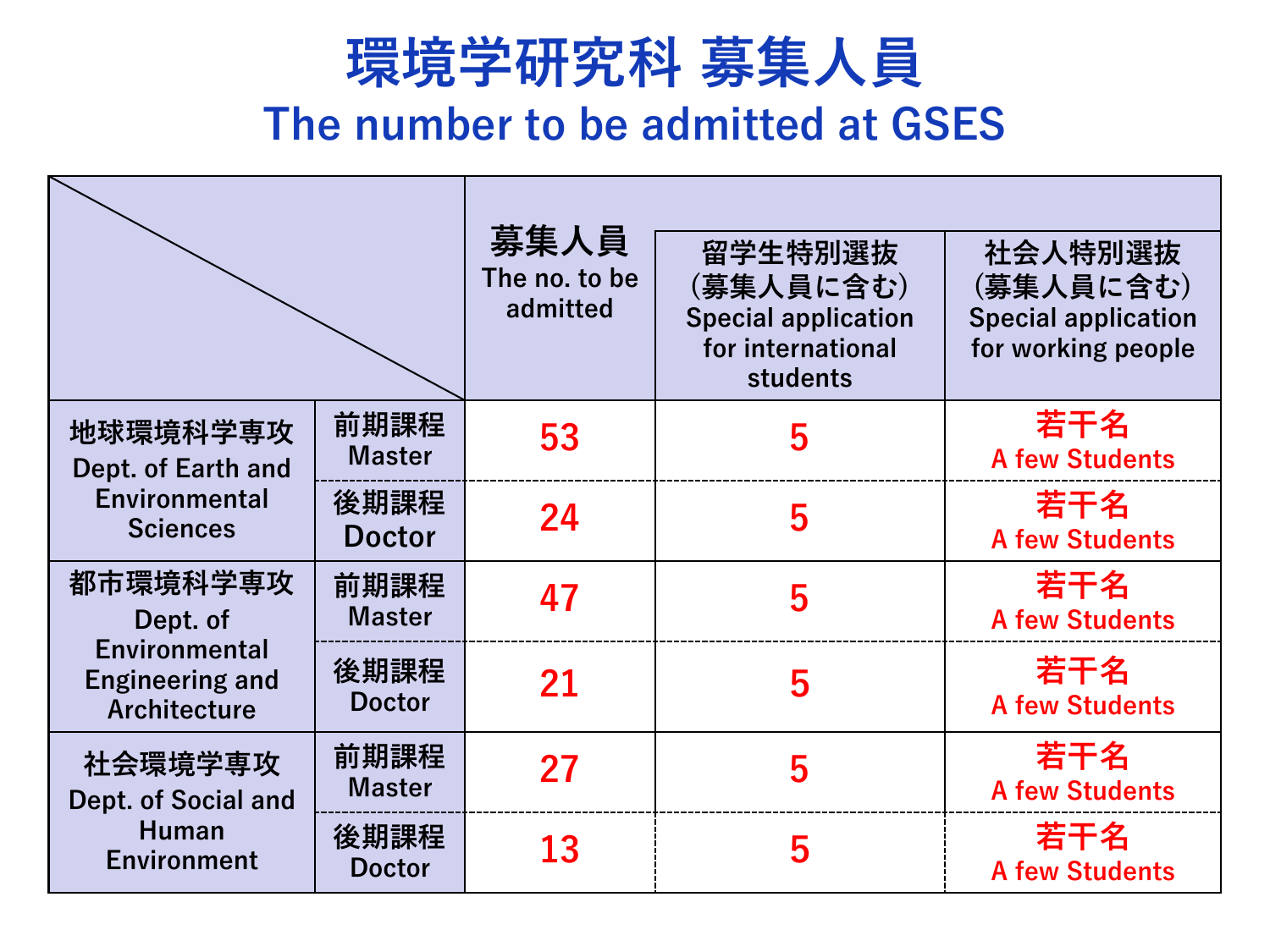## **地球環境科学専攻 ⼊学試験⽇程**

**Admission Schedule for the Dept. of Earth and Environmental Sciences**

|                              |            | 地球惑星科学系<br><b>Earth and Planetary Sciences</b><br><b>Course</b> | 大気水圏科学系<br>Hydrospheric-Atmospheric<br><b>Sciences Course</b> |  |
|------------------------------|------------|-----------------------------------------------------------------|---------------------------------------------------------------|--|
| 第1期<br><b>1st Calling</b>    | $MC^{(1)}$ | $8/22 \sim 23$ (G/I), $8/23$ (S)                                | $8/22 \sim 23(G/S/I)$                                         |  |
|                              | $DC^{(2)}$ | 8/22(G/W/I)                                                     | 8/23(G/W/I)                                                   |  |
| 秋入学<br><b>Fall Admission</b> | <b>MC</b>  | $8/22 \sim 23(G/I), 8/23(S/W)$                                  | $8/22 \sim 23(G/S/W/I)$                                       |  |
|                              | $DC^{(2)}$ | 8/22(G/W/I)                                                     | 8/23(G/W/I)                                                   |  |
| 第2期                          | <b>MC</b>  | 2月に実施予定                                                         |                                                               |  |
| <b>2nd Calling</b>           | $DC^{(2)}$ | Admissions will be held in February.                            |                                                               |  |

- G: ⼀般⼊試 General entrance examination
- S: ⾃⼰推薦⼊試 Self-recommendation entrance examination
- W: 社会人特別選抜 Special application for working people
- I: 留学⽣特別選抜 Special application for international students
- (1) 社会⼈特別選抜は実施しない。Special application for working people will not be conducted.
- (2) 自己推薦入試は実施しない。Self-recommendation entrance examinations will not be conducted.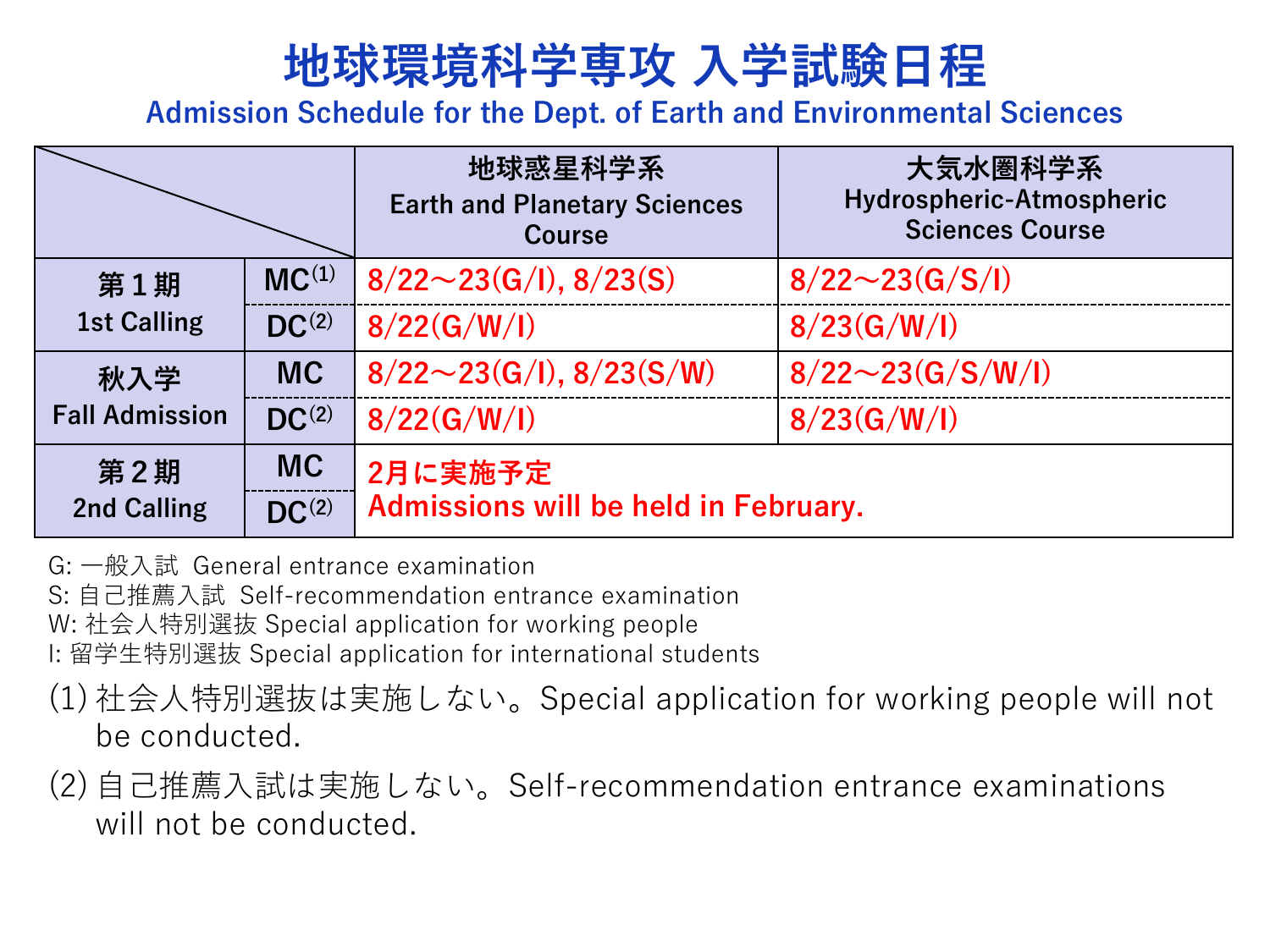## **都市環境学専攻 ⼊学試験⽇程**

**Admission Schedule for the Dept. of Environmental Engineering and Architecture**

|                              |            | 持続発展学 $^{(1)}$<br><b>Sustainable Development Course</b>                              | 建築学<br><b>Architecture Course</b>                                    |
|------------------------------|------------|--------------------------------------------------------------------------------------|----------------------------------------------------------------------|
| 第1期<br><b>1st Calling</b>    | <b>MC</b>  | Schedule A: $8/3(1)$ , $8/8(G)$ , $8/5 \sim$<br>12(W)<br>Schedule C: $8/23\sim25(G)$ | Schedule A: $8/5(S)$<br>Schedule B: $8/18 \sim 19(G/W)$ ,<br>8/20(1) |
|                              | $DC^{(1)}$ | Schedule A: $8/5 \sim 12(W/l)$ , $8/8(G)$                                            | Schedule B: $8/18 \sim 19(G/W)$ , $8/18$<br>$\sim$ 20(1)             |
| 秋入学<br><b>Fall Admission</b> | <b>MC</b>  | Schedule A: $8/3(1)$ , $8/8(G)$ , $8/5 \sim$<br>12(W)                                | 実施しない Not Available                                                  |
|                              | $DC^{(1)}$ | Schedule A: $8/5 \sim 12(1/W)$ , $8/8(G)$                                            | Schedule B: $8/18 \sim 19(G/W)$ , $8/18$<br>$\sim$ 20(1)             |
| 第2期<br><b>2nd Calling</b>    | <b>MC</b>  | 2月に実施予定                                                                              | 未定 Undecided <sup>(2)</sup>                                          |
|                              | <b>DC</b>  | <b>Admissions will be held in February.</b>                                          |                                                                      |

G: ⼀般⼊試 General entrance examination

S: ⾃⼰推薦⼊試 Self-recommendation entrance examination

W: 社会人特別選抜 Special application for working people

I: 留学⽣特別選抜 Special application for international students

- (1) ⾃⼰推薦⼊試は実施しない。Self-recommendation entrance examinations will not be conducted.
- (2) 第Ⅰ期募集の合格者数等により実施を検討する。 The implementation of the entrance examination will be considered depending on the number of successful applicants in the 1st calling.

#### **都市環境科学専攻のA〜C⽇程の詳細は,募集要項ならびに受験案内を参照すること。International students are sure to check the General Guidelines for Admission to Graduate Study Programs.**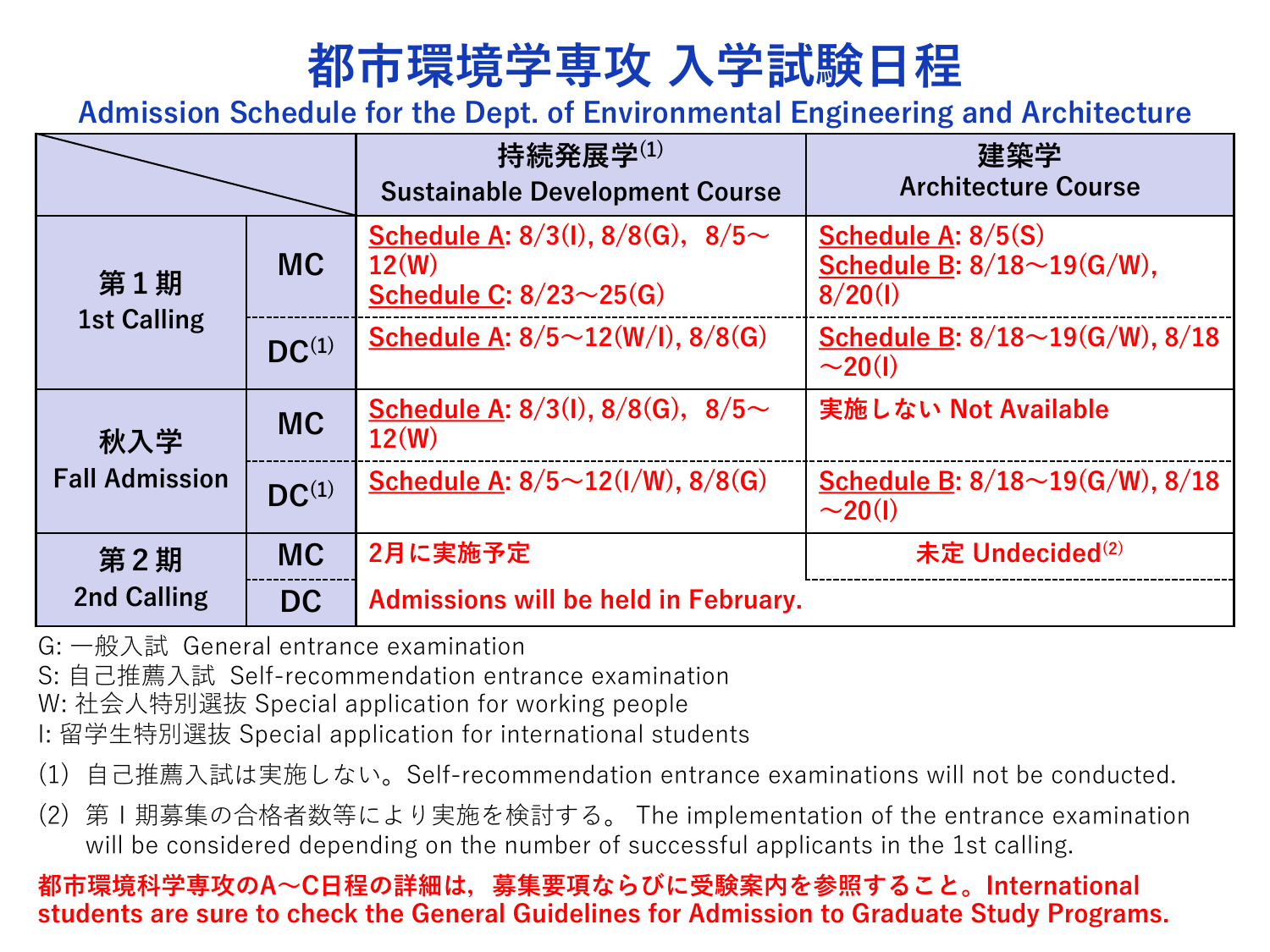## **社会環境学専攻 ⼊学試験⽇程**

**Admission Schedule for the Dept. of Social and Human Environment**

| 第1期                   | <b>MC</b> |                                             |  |
|-----------------------|-----------|---------------------------------------------|--|
| <b>1st Calling</b>    | <b>DC</b> | $8/17 \sim 18(G/S/W/I)$                     |  |
| 秋入学                   | <b>MC</b> |                                             |  |
| <b>Fall Admission</b> | <b>DC</b> |                                             |  |
| 第2期                   | <b>MC</b> | 2月に実施予定                                     |  |
| <b>2nd Calling</b>    | <b>DC</b> | <b>Admissions will be held in February.</b> |  |

G: ⼀般⼊試 General entrance examination

S: ⾃⼰推薦⼊試 Self-recommendation entrance examination

W: 社会人特別選抜 Special application for working people

I: 留学⽣特別選抜 Special application for international students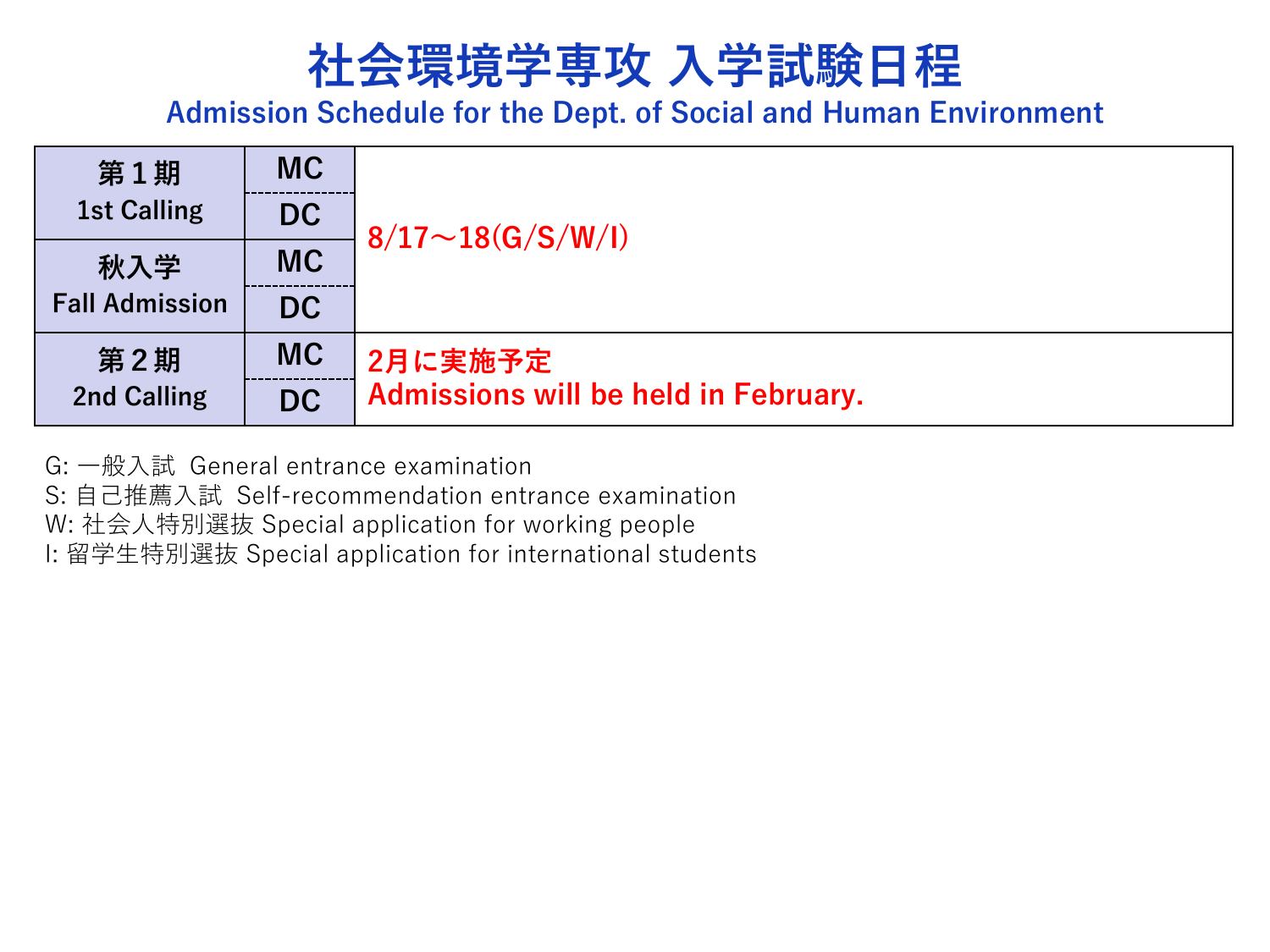

### **Self recommendation entrance examination**

## **筆記試験を⾏わないが、⾃⼰推薦書を提出**

**No written exam, but required for applicants for selfrecommendation letter**

- 地球環境科学 前期課程【Ⅰ期・一般選抜,秋入学・一般 選抜】: ⼝述試験
- 都市環境学 前期課程・建築学コース【Ⅰ期・一般選抜】: 自己推薦書の書類審査に合格したものに対する口述試験
- 社会環境学 前期課程【Ⅰ期・一般選抜,秋入学・一般選 抜】および後期課程【秋入学・一般選抜】: 口述試験

## **詳細は,必ず募集要項および受験案内を確認してくだ さい。**

**For details, be sure to check the General Guidelines for Admission to Graduate Study Programs.**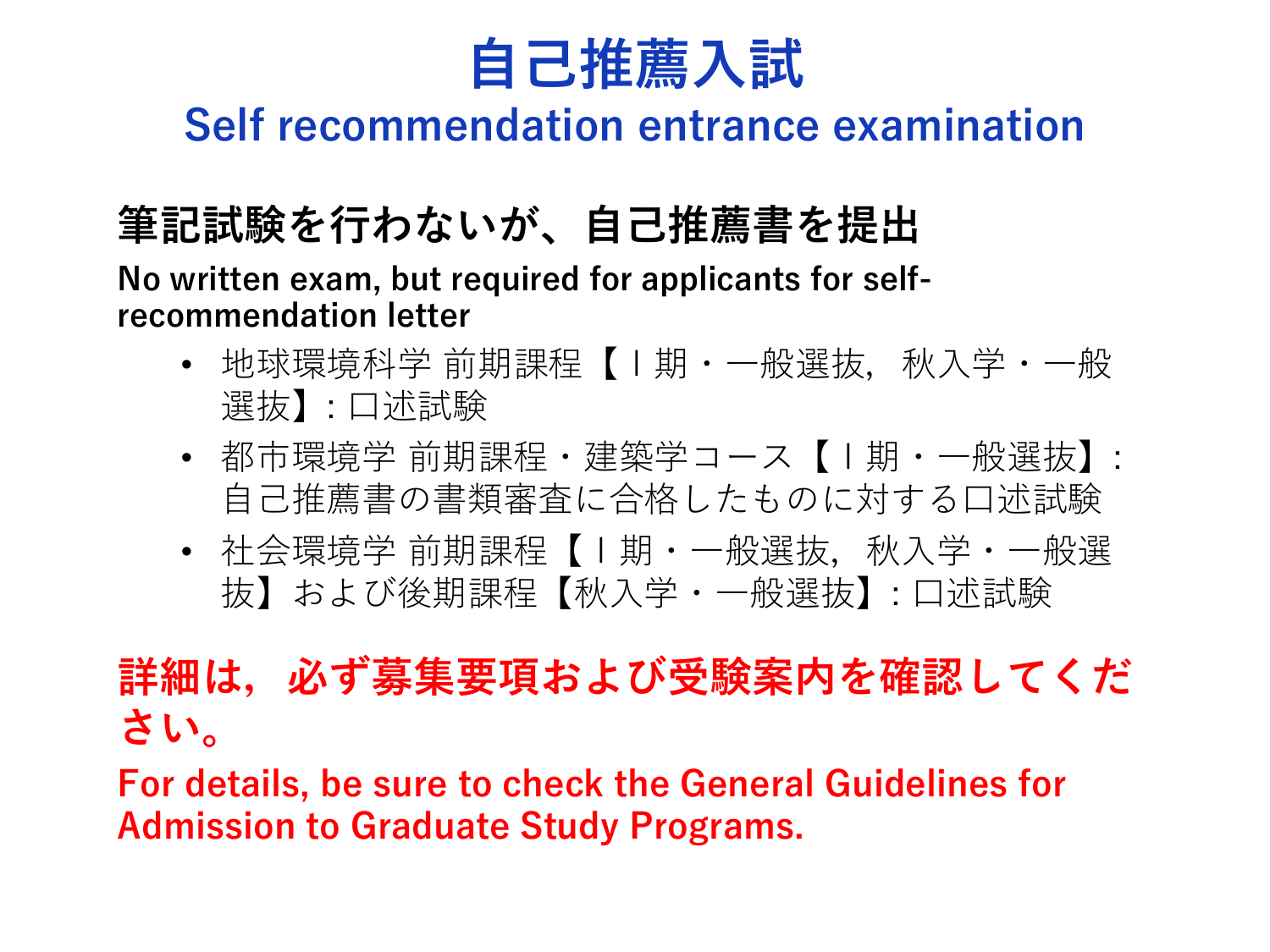# **英語試験について About the English exam**

## **出願書類に英語試験(TOEFL / TOEIC / IELTS)のス コアシートを提出することが求められます。**

**Applicants are required to submit a score sheet of English test (TOEFL / TOEIC / IELTS) in their application documents.**

**英語試験のスコアーシートを求めない出願区分もありま す。提出すべき出願書類は,各専攻・系によって異なる ので,必ず募集要項および受験案内を確認してくださ い。**

**Some application categories do not require a score sheet of English test. The application documents to be submitted differ for each department/course. Please be sure to check the General Guidelines for Admission.**